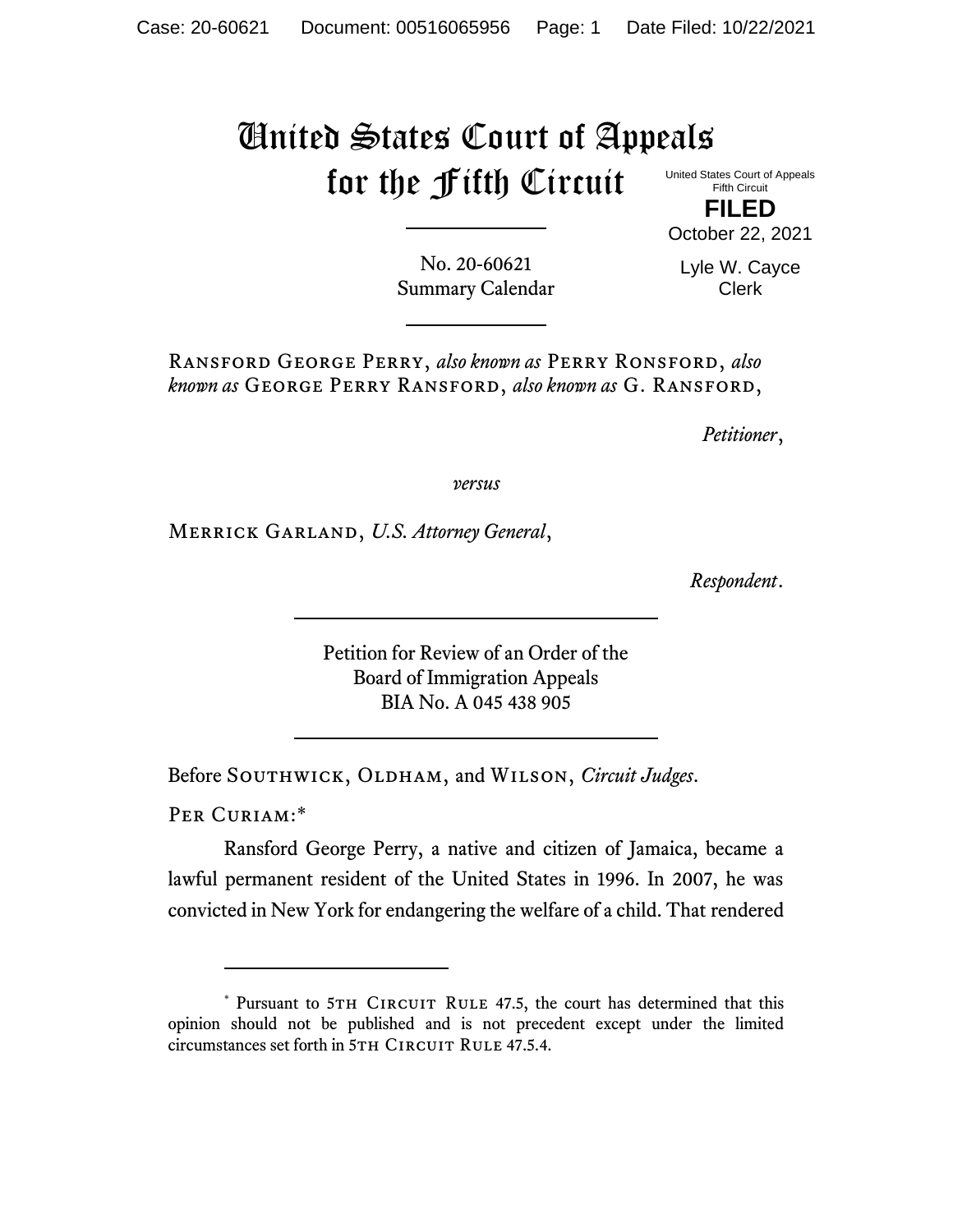## No. 20-60621

him removable under federal law. *See* 8 U.S.C. § 1227(a)(2)(E)(i). In 2018, the Department of Homeland Security served him with a Notice to Appear, charging him with removability. An Immigration Judge ("IJ") sustained that charge. Perry then applied for cancellation of removal, *see* 8 U.S.C. § 1229(b), and an IJ denied that application.

Perry appealed to the Board of Immigration Appeals ("BIA"). The BIA dismissed Perry's appeal on January 31, 2020 and mailed its decision to him on the same day. Perry subsequently moved the BIA to reopen his removal proceedings and to reconsider its decision. The BIA denied those newer motions on June 15, 2020 and mailed its decision to Perry on the same day. On July 7, 2020, Perry petitioned this court for review of the BIA's *first* order—its January 31 order dismissing his appeal. And on November 13, 2020, Perry moved this court to vacate the BIA's January 31 order. Neither Perry's petition, nor his motion to vacate, nor his briefing mentioned the BIA's *second* order (the order of June 15).

We lack jurisdiction to review the BIA's January 31 order. An alien must petition for review of a BIA order within 30 days of that order. 8 U.S.C. § 1252(b)(1). That is a jurisdictional requirement. *Navarro-Miranda v. Ashcroft*, 330 F.3d 672, 676 (5th Cir. 2003). And it is not subject to equitable tolling. *Stone v. INS*, 514 U.S. 386, 405–06 (1995). Importantly here, the "BIA's denial of an appeal and its denial of a motion to reconsider are two separate final orders, each of which require their own petitions for review." *Guevara v. Gonzales*, 450 F.3d 173, 176 (5th Cir. 2006); *see also Stone*, 514 U.S. at 405 (similar). The timer for each order starts on the day the BIA mails the order. *Ouedraogo v. INS*, 864 F.2d 376, 378 (5th Cir. 1989).

Those rules apply here in straightforward fashion. The BIA mailed its order to Perry on January 31, 2020. Perry petitioned for review on July 7, 2020. That petition was therefore untimely, and we lack jurisdiction to